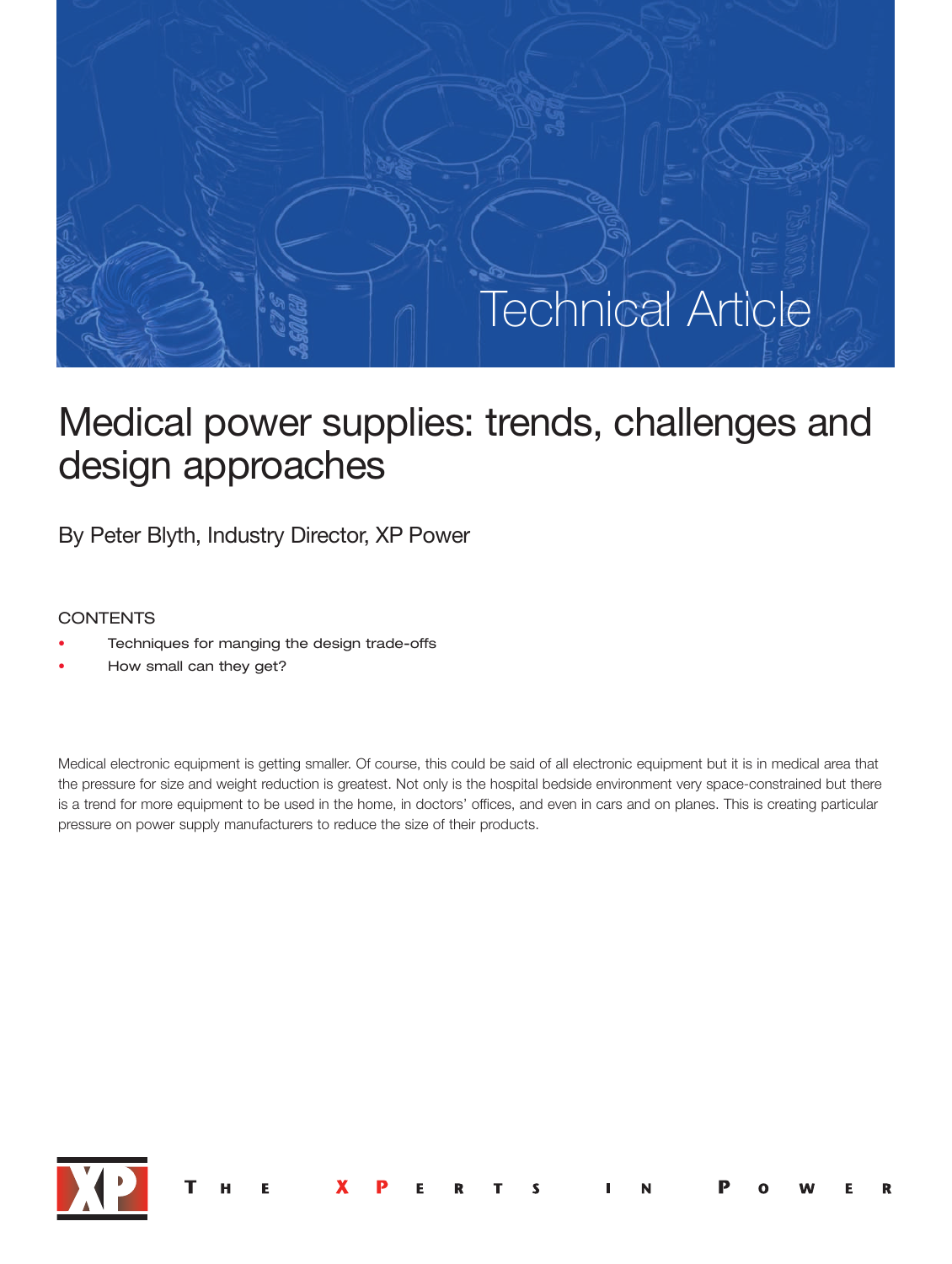In the last 10 years a typical convection-cooled, 100W AC/DC power supply has shrunk from a 4 x 7 inch footprint in 1998 to just 2 x 4 inches today, a reduction over 70%. (Note: power supply sizes are still most commonly defined in Imperial measurements.) This size reduction has had to be managed carefully. Smaller packages mean less area for heat dissipation, which in turn requires higher efficiency. This article explains some of the main design issues and briefly introduces some of the most effective techniques that are now employed to achieve power system design goals in medical applications.

Through both empirical measurement and calculation, estimates of the maximum power loss that a chassis mount or open frame power supply can dissipate as heat for a given footprint are shown in Figure 1. The figures are based on using convection cooling and on maintaining compliance with safety agency requirements. They also take account of providing reasonable operating life and acceptable reliability limits. Note that forced air cooling can improve the power rating considerably, but at the expense of decreased system reliability - fans are fundamentally less reliable than the other power system components, and they add to system size and noise. Fan noise is very undesirable in medical applications.



**Figure 1: The maximum safe heat dissipation vs. size for power supplies used in medical applications**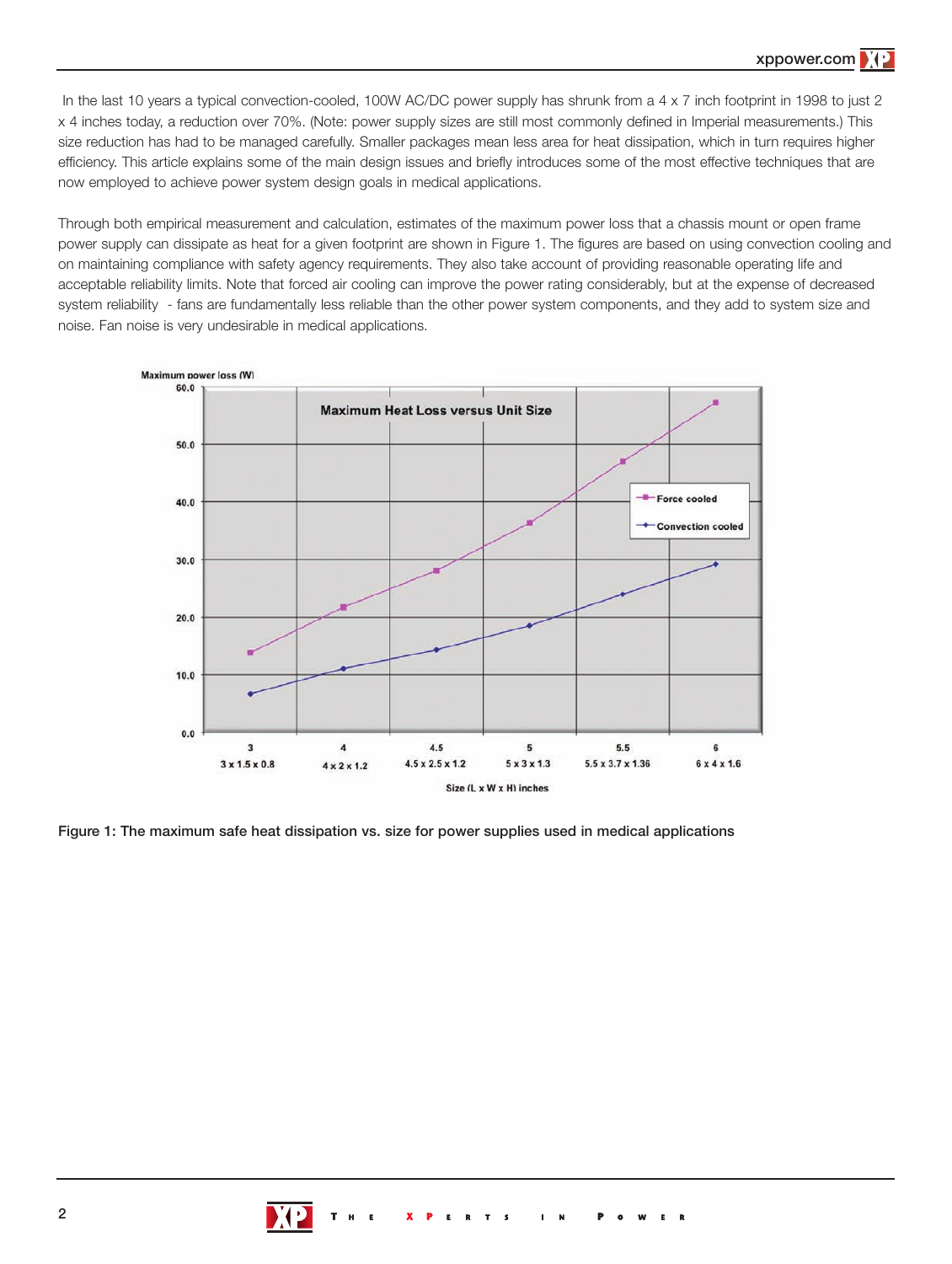Figure 2 then shows how power loss translates into required efficiency.

For example, taking an industry standard footprint of 3 x 5 inches, convection cooling can effectively remove about 18 Watts of waste heat. Extrapolating from the 20 Watt power loss curve in Figure 2, a 120 Watt power supply needs to be at least 86% efficient for convection cooling to be sufficient.



**Figure 2: The minimum efficiency required for a given power supply output to ensure compliance with safety standards**

Figure 2 also shows the dramatic effect that a relatively small improvement in efficiency can have on the available power from a power supply for a given heat dissipation. Taking the 20 Watt power loss curve, an efficiency gain from 88% to 93% would enable an power supply to deliver over 250 Watts, rather than less than around 150 Watts, within a given footprint.

For the power supply designer, size and efficiency are usually the most important trade-offs. Increasing the switching frequency means that smaller components can be used – notably capacitors and inductors. However, switching losses rise and a power supply that may be 92% efficient at 30kHz will be only 83% efficient at 200kHz. Reliability is always of paramount importance in medical applications, so keeping the power system running well within its maximum ratings is always desirable. Finally, cost is the ever-present final determinant of a power supply's suitability for a given application.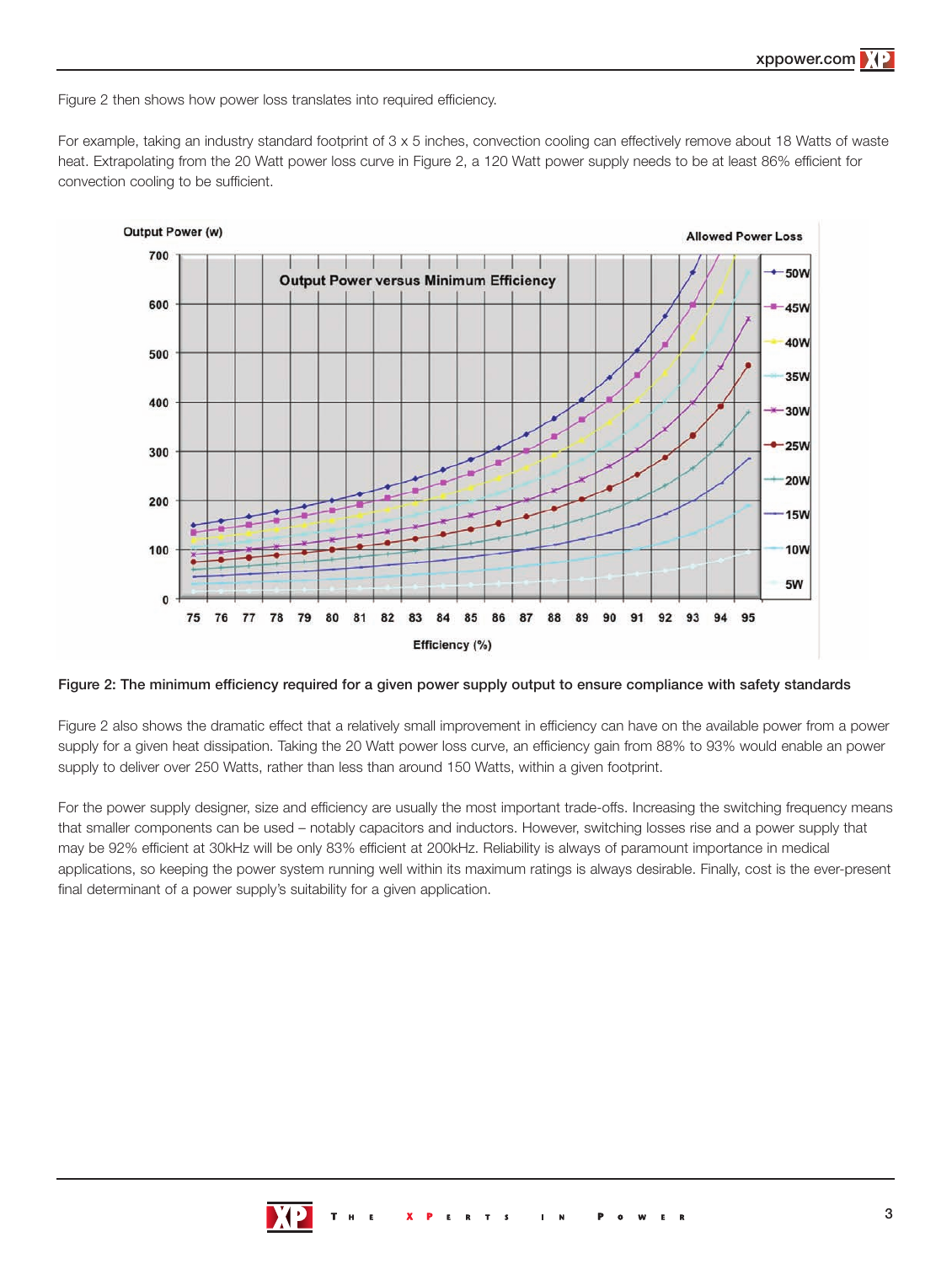# **Techniques for managing the design trade-offs**

Despite the substantial reductions in power system size over the last decade, no single design leap has made this possible. Rather, a combination of small improvements in both design techniques and components technologies have come together to create the end result. Taking power supply from input to output, these are some of the design approaches that are now adopted.

Two stage input filters use high permeability cores to minimise size while providing high common mode and differential noise reduction. Smaller footprints can be realised by stacking components vertically. This can also improve cooling through better airflow.

In many power supplies, it has become economical to use silicon carbide diodes in power factor correction circuits. These need no snubber circuits, reducing component count and saving space while giving a typical 1% boost to efficiency.

The main converter topology is critical to efficiency. For power supplies in the 100 Watt to 200 Watt range, a resonant topology is often chosen. This can virtually eliminate switching losses, enabling smaller heatsinks to be used – so contributing to the dual goals of smaller size and higher efficiency. In some cases, ceramic heatsinks can replace metal ones. This results in lower noise because the heat sinks are not subject to capacitive coupling with the drain connections of the switching MOSFETS. Simplified filtering can then be used. An additional advantage of ceramic heatsinks is that smaller creepage distances can be used, compared with those needed for conductive metal heatsinks, so further board space savings are achieved.

The falling price of power MOSFETS has meant that they are now becoming more common than diodes in the main rectifier of switching power supplies. Efficiency improvements of more than 40% in this part of the circuit are possible. For example, a 20 Amp diode with 0.5V forward voltage dissipates 10W, whereas a MOSFET with an 'ON' resistance of, say, 14 mΩ at 100 degrees C dissipates just 5.6W. Once again, ceramic heatsinks can be used to advantage.

Lastly, control circuits have been greatly simplified in recent years, largely through higher integration of semiconductor functions. Application specific chips are now available that can provide the main converter voltage and a host of automatic protection features. Comprehensive monitoring and control signals are also more easily implemented thanks to more highly integrated power management devices.



## **How small can they get?**

Figure 3 shows XP Power's ECM140 - an example of a compact, efficient power supply that's available today. It has a 3 x 5 inch footprint and is rated at 120 Watts with convection cooling or 148 W with forced-air cooling. A 12V fan supply is included in the design, which has a typical efficiency of 88%. Later this year, AC/DC switching power supplies with medical approvals will take efficiency to levels well in excess of 90%. This will enable 250 Watt convection cooled units to be compressed into a 6 x 4 inch footprint.

**Figure 3 (left): XP Power's ECM140 adopts some of the techniques described to deliver 120W from a 5 x 2 inch footprint, with 88% typical efficiency enabling convection cooling at this power level**